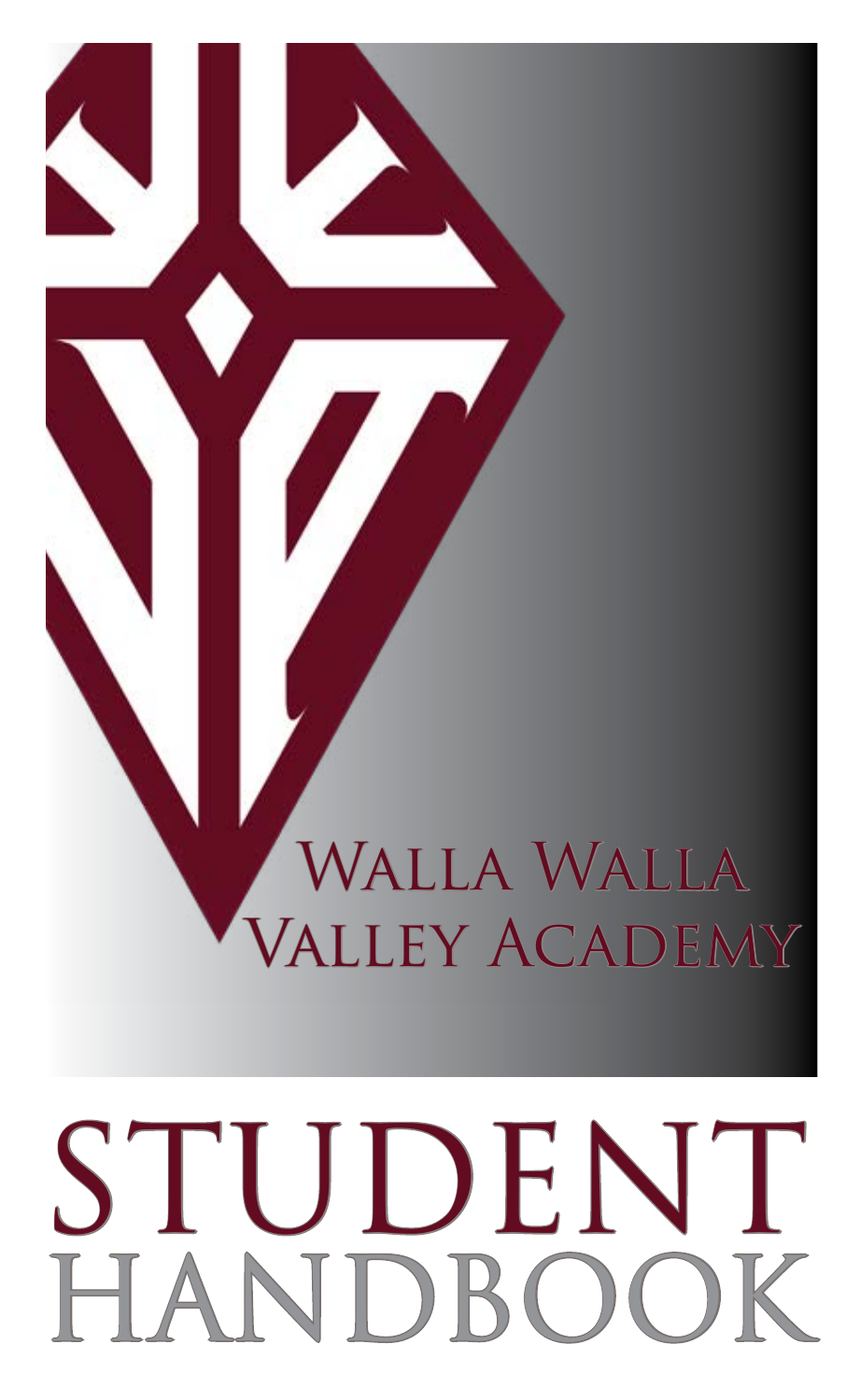# Who We Are

Walla Walla Valley Academy has a wonderful history of providing an education that empowers students to tell the story of Jesus. This story has been our focus from the very first days of the school, then known as Milton Academy, to today.



*You* are what makes this place special. Take time to enjoy developing life-long friendships, learning from talented and committed teachers, and engaging in the opportunity to know Jesus in a deeper and richer way.

This handbook explains how we live. It is a guide to help you succeed and meet your goals. Some topics in this printed version may have been summarized for space. If you would like to read a specific policy in full please visit wwva.org/handbook. If you have any questions, please ask!

# ONTENTS:

| <b>Academic Program</b> |                |
|-------------------------|----------------|
| <b>Financial Policy</b> | 8              |
| Campus Life             | $\overline{1}$ |
| <b>General Policy</b>   | 15             |
| <b>Mission</b>          | 20             |
|                         |                |

Walla Walla Valley Academy (WWVA) is a Seventh-day Adventist co-educational high school and is accredited by the Accrediting Association of Seventh-day Adventist Schools Colleges and Universities and the Northwest Accreditation Commission. Our school is operated by the Upper Columbia Conference of Seventh-day Adventists and the following churches in the Walla Walla Valley: College Place, Milton-Freewater, Stateline, Touchet, Umapine, Walla Walla City, Walla Walla University, and Walla Walla Eastgate.

Our purpose is to provide students the opportunity, environment, and example of living a life with Christ. Through competent and compassionate teaching, we

encourage our students to develop Christ-centered skills and habits. We believe each individual has a Godgiven potential for growth and that each has value regardless of race, color, religion, gender, physical ability, or social standing. The school does not engage in a policy of segregation or discrimination. WWVA seeks to assist each student's growth in the following areas:



**Spiritual Awakening:** Our goal for each student is that she/he will make and maintain a decision to accept Christ and experience putting Christianity into action through serving others. We strive to provide every student the opportunity to be involved in some form of ministry through our active spiritual programs and outreach.



**Academic Distinction:** Our faculty endeavors to inspire students toward developing basic skills of learning. Current Technology provides students the skills and competitive edge they need. While learning to work with today's technology, students must also develop good skills in writing, effective speaking, and sensitive listening skills, as well as the ability to relate to people from all walks of life. These are the basic building blocks in establishing productive working relationships with others. Our teachers are dedicated to finding new methods and activities to ensure that each student has the opportunity to develop these skills.



**Teamwork and Collaboration:** Students are encouraged to be involved in music and interest groups on campus, such as Choir, Band, Orchestra, Praise Ringers, Drama and Campus Ministries. These groups present programs for various church, civic, and school activities. There are weekend appointments with these groups. Students are also taught the importance of living a healthy lifestyle of good eating habits, vigorous exercise, and adequate rest. Each student has the opportunity to be involved in the campus intramural program, varsity/junior varsity sports, and the AcroKnights, an acrobatic team. We seek to instill in students respect for all people. We provide an environment where students can develop and enjoy healthy friendships. Students are expected to uphold wholesome social standards, be self-controlled and disciplined in their relationships with others.



**Community Connection and Service:** We want to inspire our students to show respect for authority and to understand that democracy depends on the personal integrity of each citizen. Each student is encouraged to be aware of and involved in the community. All enrolled students, together with all faculty members, are members of the Associated Student Body. This association is the general organization for the student body and is responsible for social, spiritual, and cultural activities. Class organizations provide leadership opportunities for students. Class officers are elected in the fall of each year. Officers and sponsors are responsible for planning class activities. In addition to local community service projects, each year during Spring Break students spend vacation time helping others. Mission service groups have traveled to places such as Africa, Latvia, Canada, Costa Rica, Honduras, Jamaica, Mexico, and Peru. Through these opportunities each student can have the experience of serving God.



**Culture of Gratitude:** We are grateful for our students, families, faculty and staff. We are thankful for the daily blessings that God has provided us. In response, our goal is to live in a state and culture of gratitude, giving thanks for His sacrifice, love and attention, for each other and for the things we have. As a school, we focus on making this a part of everything we do.

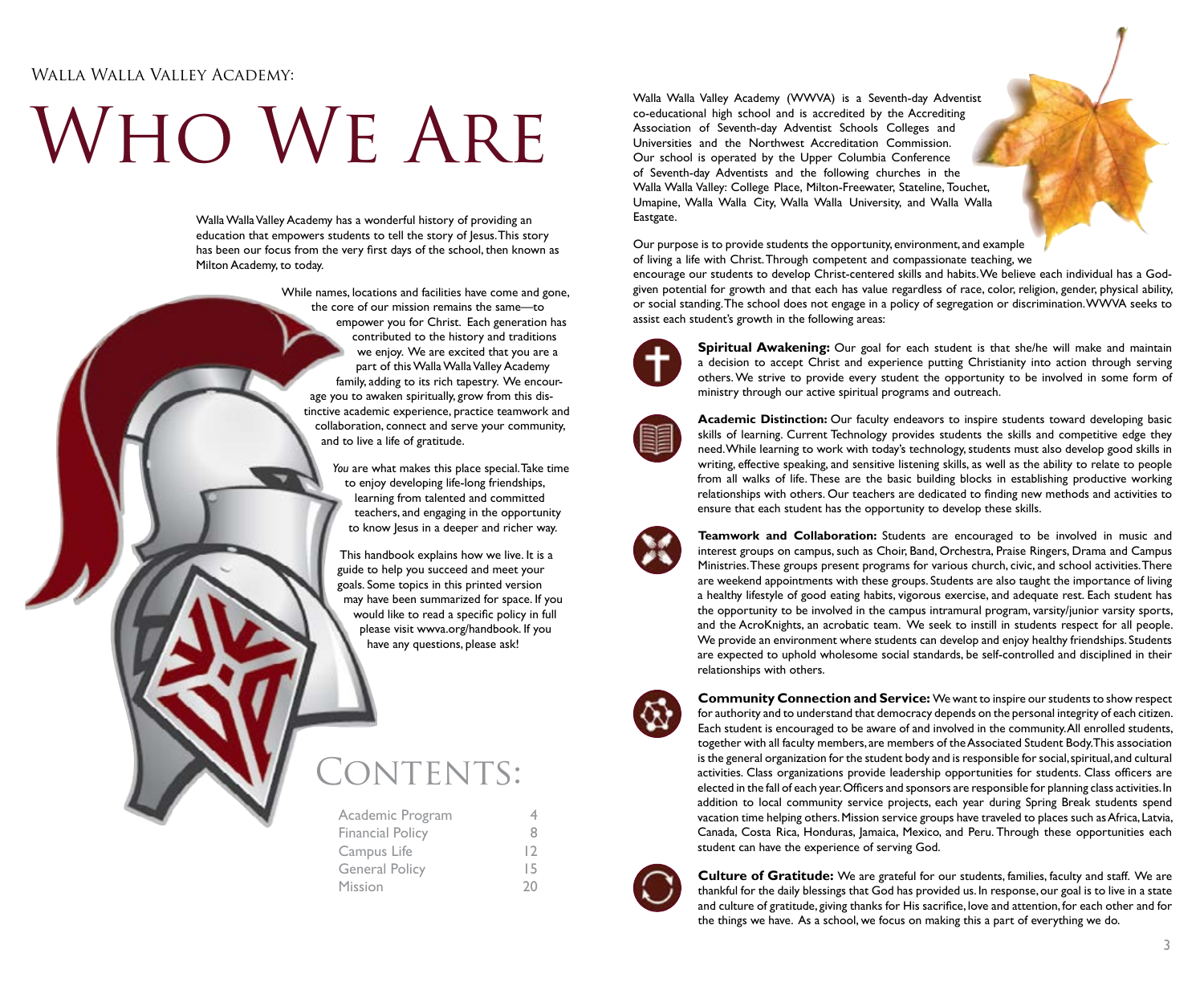# ACADEMIC PROGRAM



It is the desire and purpose of WWVA faculty to provide quality instruction and excellence in scholastic standards. Each student will be given a class program that fits his/her interests and ability level. In addition, every student is expected to maintain positive academic growth each semester in order to retain attendance privileges.

The academic program is based on a four-year sequence. A general diploma requires a student to have a minimum of 240 credits and meet the specific criteria in each area of study. A College Prep Diploma requires 270 credits with a minimum 3.25 GPA along with meeting the CADR's and successful completion of two college-level courses. To earn enrichments on their diplomas students must earn 270 credits with a minimum 3.25 GPA as well as a specific number of credits in the area of study.

Students should be aware that graduation requirements are not the same as college entrance requirements. This is why careful planning is necessary for the selection of yearly coursework.

Units of Credit: Five credits are granted for a class that meets for a minimum of 225 minutes per week for 18 weeks. Ten credits are equivalent to one Carnegie unit.

| English          | 40            |  | Social Studies  | 30- US History, Government, Electives |  |  |  |  |
|------------------|---------------|--|-----------------|---------------------------------------|--|--|--|--|
| Health & Fitness | 20 (5 Health) |  | Fine Arts       | 20                                    |  |  |  |  |
| Science          | 30            |  | World Languages | 20                                    |  |  |  |  |
| <b>CTE</b>       | 10            |  | Math            | 30- Algebra I and above $*$           |  |  |  |  |
| Bible            | $40**$        |  |                 |                                       |  |  |  |  |
| Personal Finance | 5             |  |                 |                                       |  |  |  |  |

\* Students who work with the SPED resources may take other math classes to fulfill these requirements. All students must have taken a course covering the WA State history topics required by the state of Washington.

\*\*Every student must earn five credits of bible for each semester she/he is enrolled at WWVA. Bible classes are to be taken from a WWVA instructor.

# **College Prep Diploma**

**CADR: College Academic Distribution Requirements**

**English:** 40 credits. 30 credits must be college preparatory composition or literature or college level work in composition or literature.

**Mathematics: 3**0 credits. Algebra I, Geometry, and Algebra II or higher, or college mathematics course with intermediate algebra as a prerequisite.

**Science:** 20 credits of lab-based science, one of which must be Algebra-based and one must be in Biology, Chemistry or Physics; A single class could satisfy both of these requirements.

**Senior year math-based quantitative course:** Algebra II, Pre-Calc or higher math course, statistics, an algebra-based science course such as Chemistry or Physics, or the comparable college courses.

**World Languages:** 20 credits of the same world language or the equivalent college courses.

**Social Studies:** 30 credits in history or social sciences or the equivalent college courses.

**Fine Arts:** 20 credits

**College Level Courses:** Students must take two (2) college level academic courses that are approved by the Registrar.

# **Enrichments**

Enrichments are earned when a student studies above and beyond in one or more subject areas and apply to Regular or College Prep Diplomas

| Mathematics    |  | Science         |  |
|----------------|--|-----------------|--|
| Social Studies |  | World Languages |  |
| Music          |  | Fine Arts       |  |
|                |  | Drama           |  |

**Community Service Award:** Any student who accumulates a minimum 75 hours of community service per year during high school will be eligible for a community service award. Forms to document service are available in the office.

**Class Eligibility:** Students expecting to join a class must have the following number of credits at the start of the current school year: Sophomores 60, Juniors 110, and Seniors 170.

A senior who comes to WWVA needing more than 70 credits will be classified as a junior until grades are re-evaluated at the end of the first semester. At that time if she/he is passing appropriate courses and on track to graduate, she/he will be moved to senior class status.

**Class Load:** A full class load is six classes per semester. Students who want to take more than six classes or 60 credits per year should seek the advice of parents and the Registrar. If a part-time student takes three or more classes, one of the classes must be a Bible class.

**Graduation Services Participation:** Juniors and seniors involved in any major discipline during the last quarter may forfeit participation privileges in graduation services. Participation in commencement is contingent upon a student successfully completing all required and elective courses necessary to earn the minimum number of credits for a general diploma. Seniors must be taking a minimum of six classes, exclusive of teacher assistant, work assignments and off-campus credits, during the second semester to participate in graduation services. The Academic Standards Committee must approve exceptions to this policy.

4 5 graduation requirements, no more than 35 credits are allowed in either area. A maximum of 55 credits of music and physical education/health may be allowed toward meeting minimum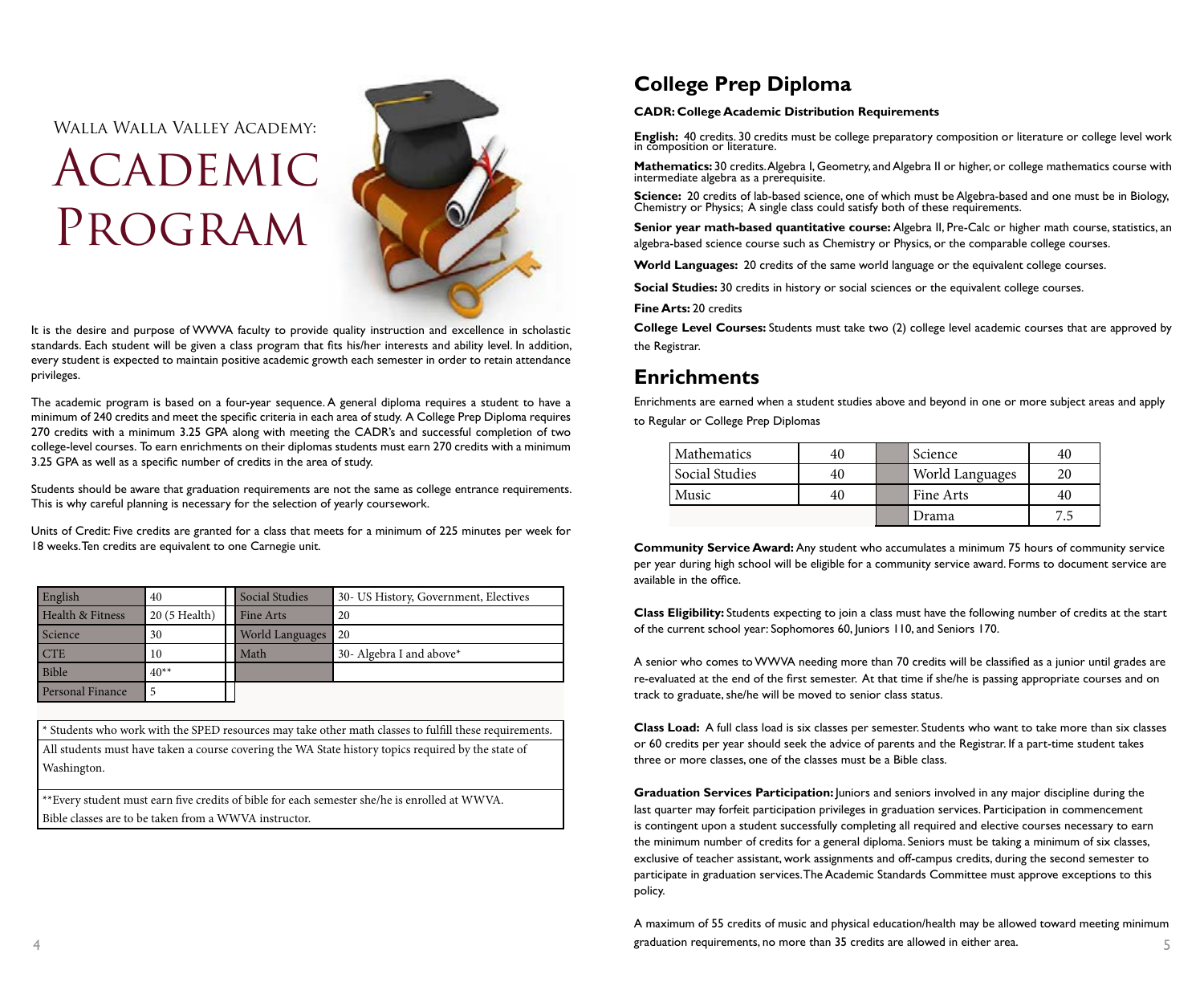# **Grading Policy**

Grade reports are emailed to students and parent(s)/guardian(s) each week and are available through the MyWWVA account portal for each class. Parents are invited to examine these reports and to contact teachers or the Vice Principal for Academics with any questions concerning the grades received. Only semester grades earned by the student are final and recorded on his/her transcript.

| Grade | <b>GPA</b> | Grade | <b>GPA</b> | Grade | <b>GPA</b> | Grade | <b>GPA</b> |
|-------|------------|-------|------------|-------|------------|-------|------------|
|       | points     |       | points     |       | points     |       | points     |
| А     |            |       |            |       |            |       |            |
| A-    | 3.7        | B-    | 2.7        |       | 1.7        |       |            |
| $B+$  | 3.3        |       | 2.3        | D+    |            |       |            |

Honor cords, College Prep diplomas, and Enrichments will be determined by the academic standing at the end of the seventh semester. High honor cords are earned by those with a cumulative 3.75 and above, Honor cords are earned by students with a cumulative GPA of 3.5 to 3.74.

# **Academic Policies**

**Acceleration Policy:** Acceleration is reserved for students who will be 19 years of age before graduation. Additional policy information is available from the Vice Principal for Academics.

**Class Add/Drop:** Written permission to drop or add a class must be obtained from the student's parent or guardian, the teacher(s) involved and the Vice Principal for Academics. A class is not considered dropped until a completed form has been returned to the office. Students should continue to attend until that process is finalized. A class may be added to a student's schedule only during the first two weeks of a semester. No class can be dropped after the date listed on the online master calendar for each semester.

**Online/Correspondence Courses:** In order to assure credit for home-school, online, and other courses not taken at the Academy a student must have the approval of the Academic Standards Committee. Online courses are only allowed for a limited number of the credits required for graduation. Choice of online schools must be approved by the Registrar in order to receive credit. Seniors should complete all correspondence work needed for graduation by April 30 in order to have confirmation that each course is completed and passed.

**Home School Transfers:** Students transferring from home school programs must have coursework approved by the Vice Principal for Academics and/or Academic Standards Committee before credit can be given.

# **Attendance Policy**

WWVA recognizes that consistent school attendance, academic success, and school completion are all positively related. The goals of this attendance policy are;

- To ensure the continuity of classroom experiences for all students
- To raise student achievement for all students
- To identify patterns in behavior in order to mitigate their negative outcomes in the future
- To know the locations of all of the students and ensure their safety
- To verify that all students are in compliance with the laws in regards to compulsory attendance

Parents are notified each day of a student's attendance. Students will have 2 school days to clear any unexcused absences starting with their first day back. Parents can send a note, email (attendance@wwva.org), or call the office to excuse a student's absence.

An unexcused absence for one period will be counted as one unexcused absence. Three unexcused tardies will equal one unexcused absence. An attendance code of LC (Left Class) means that the student left class without the teacher's permission.

Administration will contact a student's guardians regarding each of these actions.

**Early Dismissal:** When a parent/guardian finds it necessary to pick up their students before the end of the school day, they must sign out the student in the office. The student must then sign out in the office as well.

**Leaving Campus:** Students who leave campus before their regular school day is completed must get permission from a parent/guardian to the office before they are allowed to leave. They then need to sign out in the office.

Loss of Credit: If a student accumulates 15 or more absences in any class during a semester they will lose credit for that class for that semester. School related absences, hospital stays, and court appearances do not count towards this total but all other excused and unexcused absences are included in this policy. This loss of credit can be appealed to the Administrative Council.

**Special Education Resources:** Our Resource Program is designed to assist students with academic challenges and identified learning disabilities. Students, teachers, and parents work together to develop an

Individualized Education Plan (IEP) or a Modified Academic Plan (MAP) to promote student academic success. The Resource Room provides individualized instruction for students under a Certified Special Education Teacher. Academic needs are met within the resource room or through modifications in regular classrooms. Students are tested and assessed before being admitted to the program.

> **Dual Credit:** Curricular opportunities are further expanded through course offerings at Walla Walla University, Walla Walla Community College, as well as our concurrent enrollment program with Central Washington University.

**Walla Walla University Classes:** Academy seniors may enroll in one course at WWU per quarter. These courses do cost the senior \$75 per credit. Students must have a 3.25 GPA, good attendance record, and meet other selected criteria. College level /Dual credit classes taken at WWU must not conflict with the students' academy class schedules and will count toward their required course load at WWVA. Credits earned at WWU may also be credited to their WWVA transcript towards graduation. The Registrar has a list of selected courses as well as enrollment forms for this program. Approval by the Academic Standards Committee must be obtained

before recieving credit for a WWU course at WWVA.

**Transcripts:** All new students applying to attend WWVA must furnish a record of their previous schooling. Entering freshmen must show evidence of completion of the eighth grade. Acceptance will be probationary until these records are on file.

If you have questions about our Academic Program, class availability, schedules or policy, contact Erik Borges Principal/Registrar at borger@wwva.org or call 509-525-1050 x212.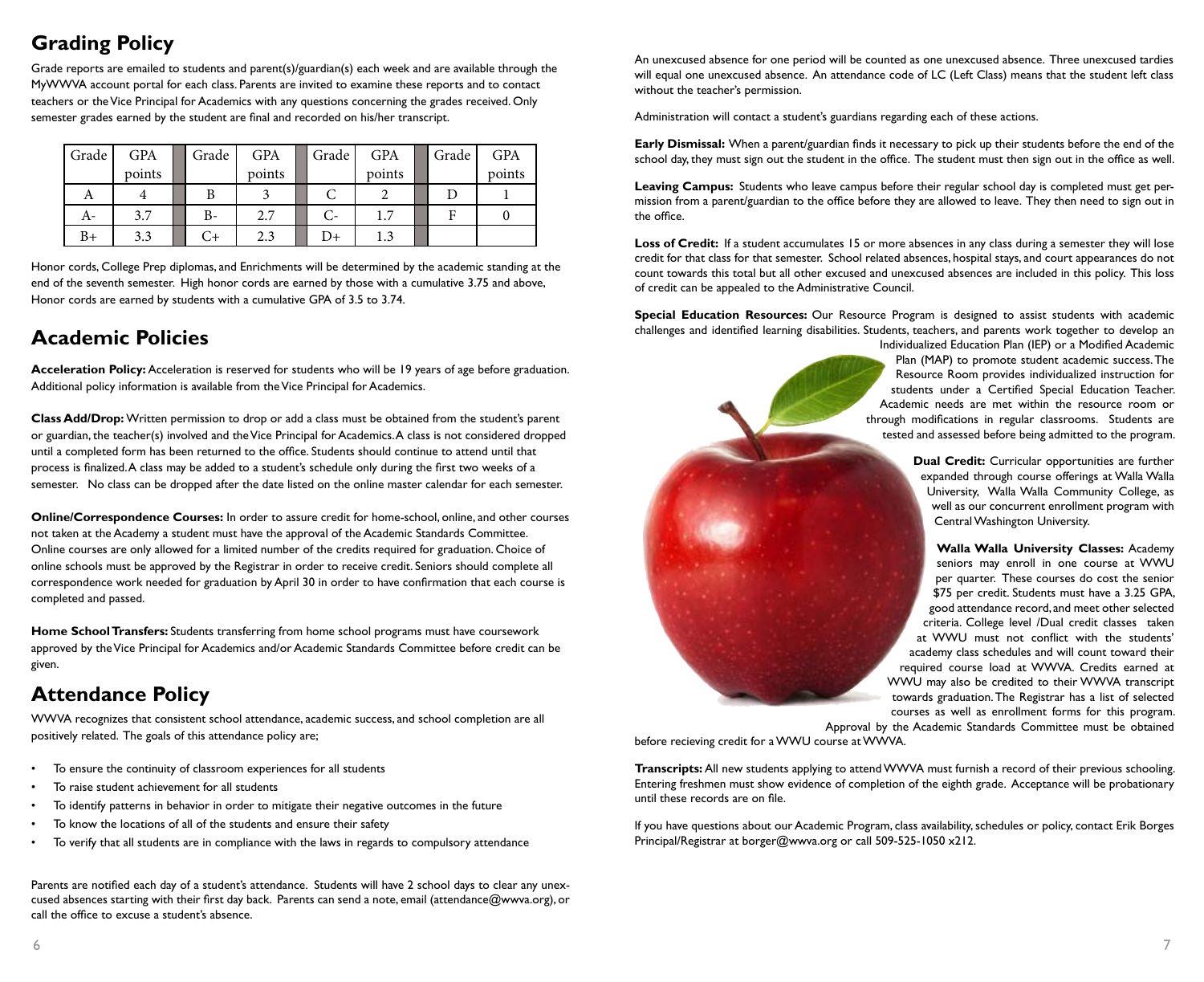

# Financial Policy

Application and entrance fees, as well as tuition rates, are set by the finance subcommittee of the WWVA Board of Trustees in collaboration with the Financial Vice Principal. They are based on projected expenses and enrollment for the next school year and approved by the Board of Trustees. For current rates, visit our website at wwva.org/tuition-and-fees.

Families with students at WWVA should plan for the following expenses:

- Application fee which is due when a student application is submitted.
- Entrance payment which is due by the first day of school. The Entrance Payment includes, but is not limited to: Associated Student Body (ASB) fee, Senior Survival fee, Campus Ministries fee, Student Accident Insurance, Student publications including the Mugbook, Newspaper and Yearbook, library fee, technology fee (includes iPad) and Class dues. Note: the iPad remains the property of the school and the student is responsible for loss or damage.
- Monthly tuition starting with August, is due by the 25th of each month.
- Uniform costs. Most families find that costs closely match the amount generally spent preparing their student for school. Costs decrease from year to year as students build their wardrobe. If you would like more information on prices, visit Graphic Apparel, 860 NE Rose Street in College Place or call them at (509) 525-7630.
- Sports Team Dues will be charged to the student's account and are subject to the school's collection policies.
- Extracurriculars are not included in tuition and are subject to additional fees. Some of these include AcroKnight and apparel, trips, lunches, private music lessons, ASB activities and other elective courses.

#### **Discounts**

**Advance Payment:** If the entire year's full tuition is paid in advance, on or before the first day of school, a discount of \$250 will be granted. If you are an employee of the conference or one of their entities in which you recieve a tuition substity and you pay your portion of the year's tuition in advance by the first day of school you will recieve a discount of \$175. **Projected student labor is not considered for this discount.**

**Family Discount:** Students who are in attendance for a full year may be eligible for the following discounts granted at the end of the school year:

A \$500 per student annual discount is available to families supporting two or more students attending WWVA if the accounts' yearly charges are paid in full before Graduation. This discount is credited on the June billing.

A \$200 per student discount is available for families with two or more students attending WWVA and a SDA Elementary School if the WWVA account's yearly charges are paid in full before graduation. The \$200 granted for the siblings in attendance elsewhere will be applied to the WWVA Account. This discount can be applied for after April and will be credited on the June billing.

#### **Travel Distance Discount:**

A semester discount of \$400 is offered to any family with students enrolled at WWVA who commute 25 miles or more one way (50 miles round trip) each day to attend.

A semester discount of \$600 is offered any family with students enrolled at WWVA who commute 50 miles or more one way (100 miles round trip) each day to attend.

Applications will be emailed in **December** and **April** and will be applied to accounts during that month.

For full criteria, please call the business office at (509)525-1050. Note: Discount not available if WWVA is making transportation available to your area.

**New Convert:** A special discount is available to families of new converts who joined the Seventh-day Adventist Church through baptism or profession of faith within the 18-month period prior to school enrollment. This benefit is for students entering an Adventist school for the first time. Please contact the Financial Vice Principal or your local pastor for further details.

#### International Students

International students from countries who are not working through an agency will be responsible for additional costs associated with international study.

A WWVA-generated I-20 form requires a non-refundable \$1,000 international student fee must be paid in advance before the process of obtaining the I-20 can begin. Once the paperwork is complete and the student has met criteria set forth by State and Federal jurisdictions, full tuition is due in order to begin attendance. The students will be billed at the Upper Division tuition rate.

International Students who are enrolled in our English as a Second Language (ESL) courses will be charged an additional \$1000 ESL fee to offset associated teaching expenses.

For more information, please see our website at wwva.org/international-program.

#### Student Financial Aid

WWVA, Upper Columbia Conference and local churches participate in a three-way matching plan where the school and the conference will each contribute \$500 for the year if the local church will grant a minimum of \$500. The combined total scholarship is a minimum of \$1500. The WWVA/Conference portion is applied monthly, September through April. Please contact the Business Office or review our website for details at wwva.org/financial-aid. Non-returning students with a credit balance will forfeit the portion of that credit that represents financial aid. Contact your local church to see if you qualify for their financial aid program.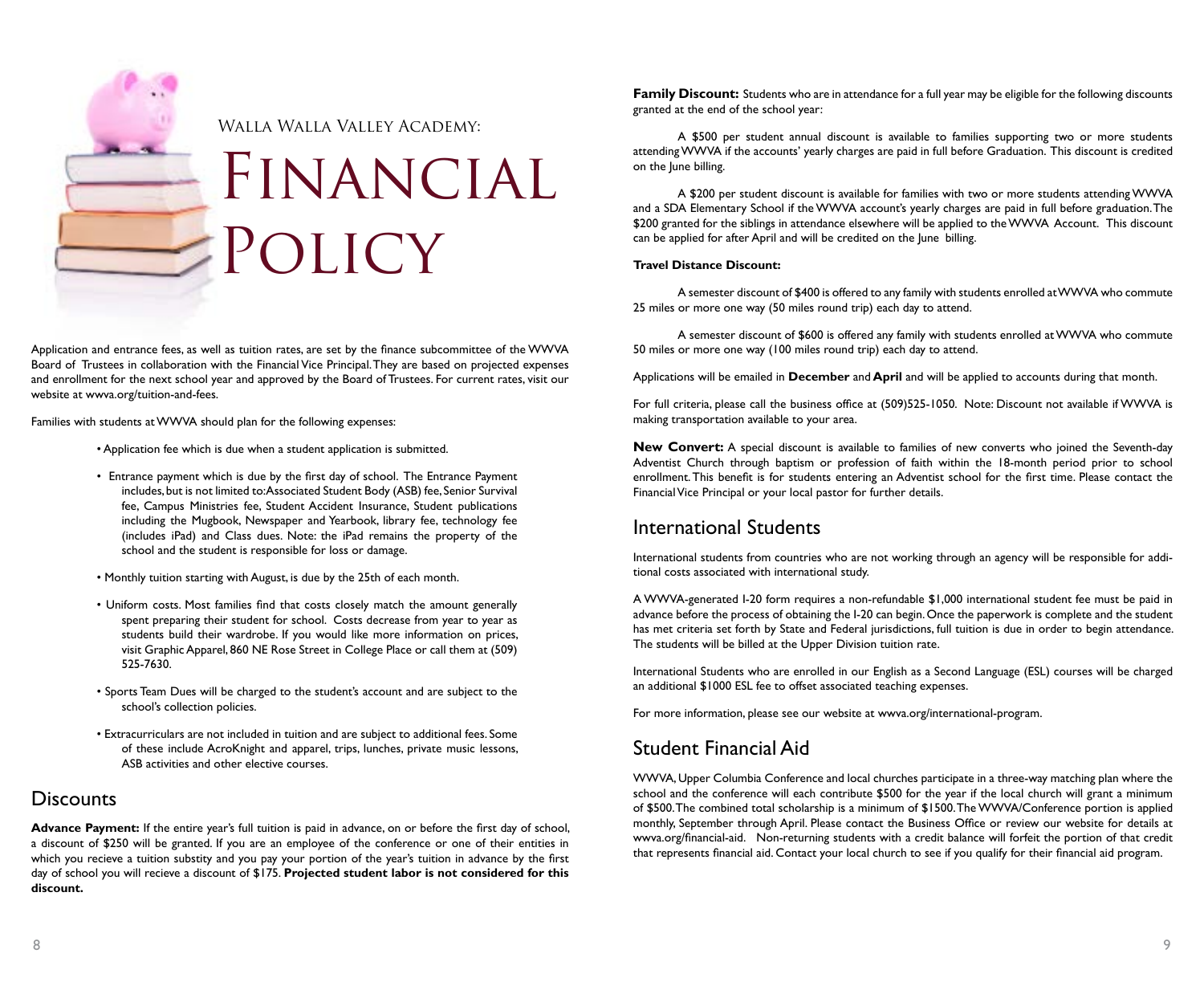## Work Opportunities

On-campus work opportunities are available for a limited number of students. In addition to providing a means for your student to help invest in their education, he or she has an opportunity to learn responsibility and good work habits. Therefore, the school considers the work program as much a part of education as any other aspect of school life. Students enrolled with less than full-load status will not be eligible for academy-affiliated work. The student's monthly earning will be credited to the student's school account. At the student's request, tithe can be deducted. As required by law, each student who works for the school must present a social security card, a birth certificate and proof of citizenship. Work Application must be completed before one is to be considered for employment. Some special work opportunities may require a yearly commitment. Graduating students may be asked to cease employment once account charges for the year have been satisfied.

## Summer Outreach Programs

Walla Walla Valley Academy awards scholarships to students who participate in SDA Church-affiliated summer outreach programs. This employment will be matched at 25% up to a \$400 maximum. Students must provide copies of the employment check and the school will only match the portion applied to the student's account. The WWVA matching portion does not apply to Upper Columbia Conference programs that are designed as a partnership between the conference and the local church.

## Business Office Policies

**Late entry and extended absences:** Students who enter late, or are absent for an extended period of time but make up back work and receive full credit, will be charged full tuition.

**Non-refundable entrance fees:** The portion of the entrance fee that covers school insurance, publications, class dues, library and technology fees, etc. is nonrefundable.

**Fees subject to change:** All charges are subject to change due to economic factors.

**Financial aid and transfers:** When a student receiving financial aid graduates or transfers to another school and has a credit account balance, such credit will be forfeited up to the amount of financial aid received.

**Trip participation:** ASB activities, mission trips, and trips costing over \$150 are contingent on the student's account being current through the previous month's ending balance. Refunds for trips/activities not taken will be applied to the student's account.

**Late or missing textbooks and technology:** A fee is charged for textbooks returned after the last day of the current semester and a replacement fee is charged for unreturned textbooks at the end of the year. This same policy applies to library books and technology.

**Accident insurance:** Secondary accident insurance coverage will be provided for each student. It is the parent's/guardian's responsibility to file claims with this secondary carrier as well as their health/accident plan for a student's injury which occurred during the school day or a school approved activity.



## Unpaid Accounts

The Walla Walla Valley Academy Board Finance Committee will review the accounts at regular intervals. Students who have unpaid accounts remaining from the previous school year will not be registered until the account has been paid. Financial accounts from previous years must be satisfactorily settled before other members of the immediate family will be permitted to enter for the current school year. In order for students to take January semester exams, the ending balance on the December billing statement must be paid in full.

For students to write June semester exams, the ending balance on the May billing statement must be paid in full. Walla Walla Valley Academy will charge non-current students interest on account balances that are 30 days past-due or more. The interest rate is set within the rates allowable by the laws governing the State of Washington.

It is important to us that any student who is interested in attending WWVA has an opportunity to explore the financial assistance available. Custom payment plans are available to help you prepare your budget.

You can explore your options by contacting our Financial Vice Principal, Rachelle Ellis, at 509-525-1050 or ellira@wwva.org.

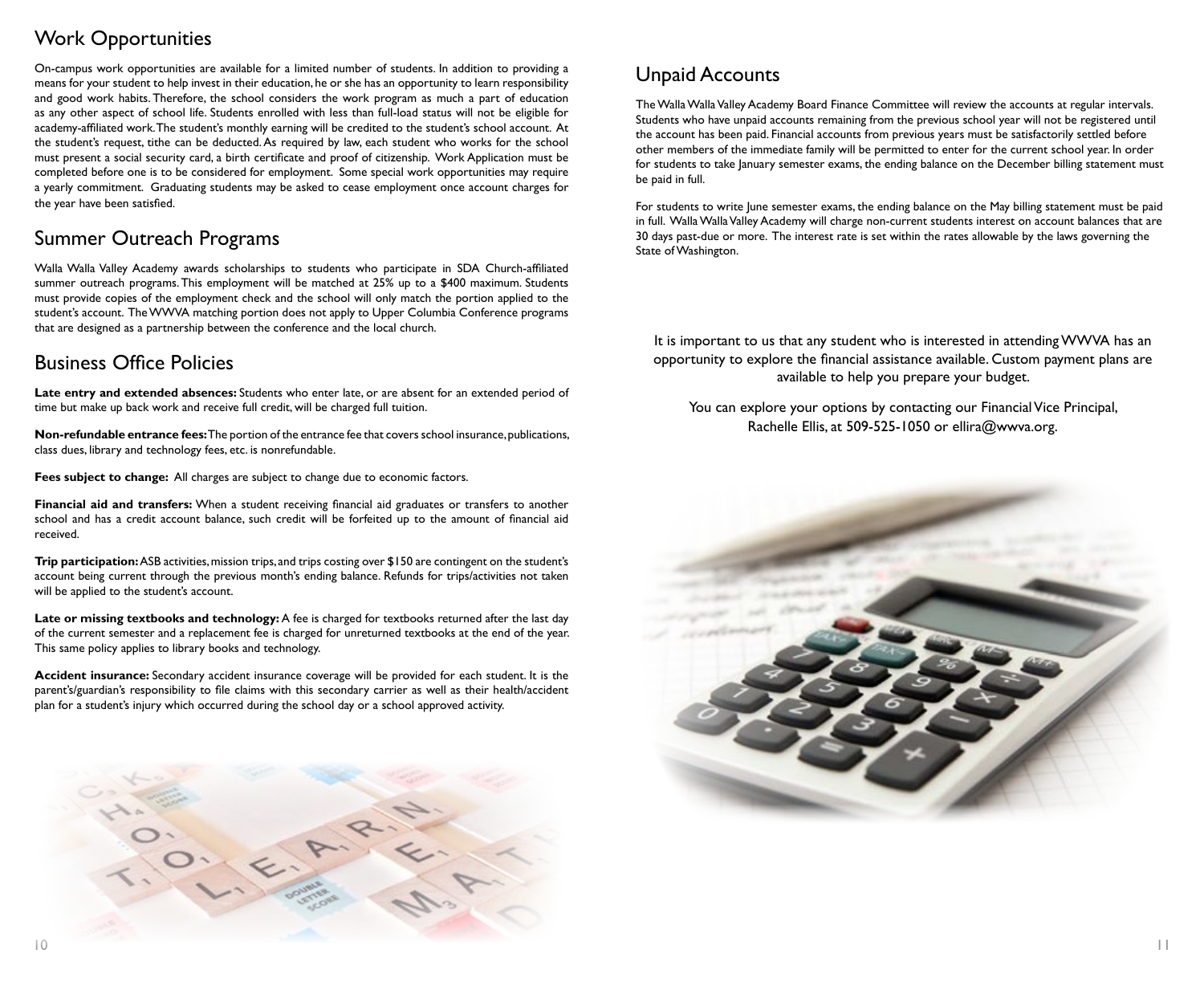# Sports Program: Students have the opportunity to participate in the<br>school intramural program playing various sports. In addition, students can<br>try out for the following varsity sports: girls volleyball, boys and girls var

## Campus Support Services

**Campus Visits:** All prospective students and their parents are invited to visit WWVA. There are tours, programs, and other activities planned to help acquaint visitors with the school. For more information, please contact the Marketing and Recruitment office.

**On-campus Counseling Department:** Counseling services are available to our students as needed through our school counselor. In addition, our Counseling department offers referral and resource services relating to health and wellness.

**Hot Lunch:** Hot lunch is available Monday through Thursday for an additional fee. Contact the school office for more details.

#### Student Involvement Opportunities

**Associated Student Body:** All enrolled students, together with the faculty, are members of the ASB. This association is the general organization for the student body and is responsible for social, spiritual, and cultural activities.

**Class Organizations:** Class organizations provide leadership opportunities for students. Class officers are elected in the fall of each year. Officers and sponsors are responsible for planning class activities.

**Community and Mission Service:** In addition to our regular community service projects, each year during Spring Break, students spend vacation time helping others. Mission service groups have traveled to places such as Africa, Arizona, Baja, California, Canada, Costa Rica, Honduras, Jamaica, Latvia, Mexico, and Peru building churches and schools. Through these opportunities, each student can have the experience of serving God.

**Music Groups:** WWVA has several music groups suited to the varied musical interests of students. Among these groups are the Concert Band, Praise Ringers, String Orchestra, and Choir. These groups present programs for various church, civic, and school activities. There are weekend appointments with these groups.

**Religious Activities:** The goal is to provide every student the opportunity to be involved in some form of ministry. Students can participate in mission trips, local area church worships, programs for area nursing homes and retirement centers, and organized community outreach projects.



school intramural program playing various sports. In addition, students can try out for the following varsity sports: girls volleyball, boys and girls varsity and junior varsity basketball, cross country, track. We also offer soccer, baseball and golf. Good sportsmanship is expected and required of all participants and fans.

**Publications:** *The Mugbook*, a get-acquainted picture book of students and faculty, is published during the first month of the school year. *The Delphian* is WWVA's yearbook and is issued during the last month of the school year. *The Page* is a student-produced newspaper produced by the publications class. Each publication provides an important training opportunity for students who wish to develop journalistic and related skills. Fees for all publications are included in the financial package.

**Drama:** Students can enhance their theatrical skills and knowledge through plays and other dramatic opportunities. Ways to participate include performance, costumes, hair and make-up, set construction and design, backstage management, lighting, sound and other technical artistry.

**WWVA AcroKnights:** Students may also enroll in AcroKnights acrobatics team. The team performs at local schools as well as on trips throughout the Northwest and a mission trip every three years.

#### Participation Criteria

Those participating in extracurricular activities such as ASB weekend trips, mission excursions, backpacking trip, etc, must be enrolled full time, maintain a minimum 2.0 GPA with no current D's, F's, or incompletes, have an acceptable attendance record, no major disciplinary action, have clearance by the Academic Committee and the Financial Vice Principal, have a signed medical release form, and meet activity payment(s) on time. League sports will also follow the WIAA's eligibility guidelines along with the aforementioned criteria. Refunds for any trip not taken will be applied to the student's account.

#### Leadership Criteria

All candidates for office must have observable positive Christian behavior and not be involved in a major disciplinary action and enrolled full time to run for office. In addition, a candidate for any office must remove any incompletes received prior to the last grading period. A student desiring to run for an elected position who does not meet GPA requirements may appeal to the faculty. The term of office for an ASB position is one year.

**Major office leadership:** These offices include president, vice president, and spiritual vice president of ASB; and junior and senior class president. A student may hold only one major office position during a school year. A student seeking a major office must have at least a 3.0 GPA based on the previous quarter, not cumulative, and maintain a 3.0 GPA while in office. These GPAs are computed separately. In addition, the candidate must have attended WWVA the semester prior to holding a major office.

**Minor office leadership:** All offices other than those listed above are considered minor offices. Candidates must have at least a 2.0 GPA based on the previous semester, not cumulative, and maintain a 2.0 GPA while in office. These GPAs are computed separately.

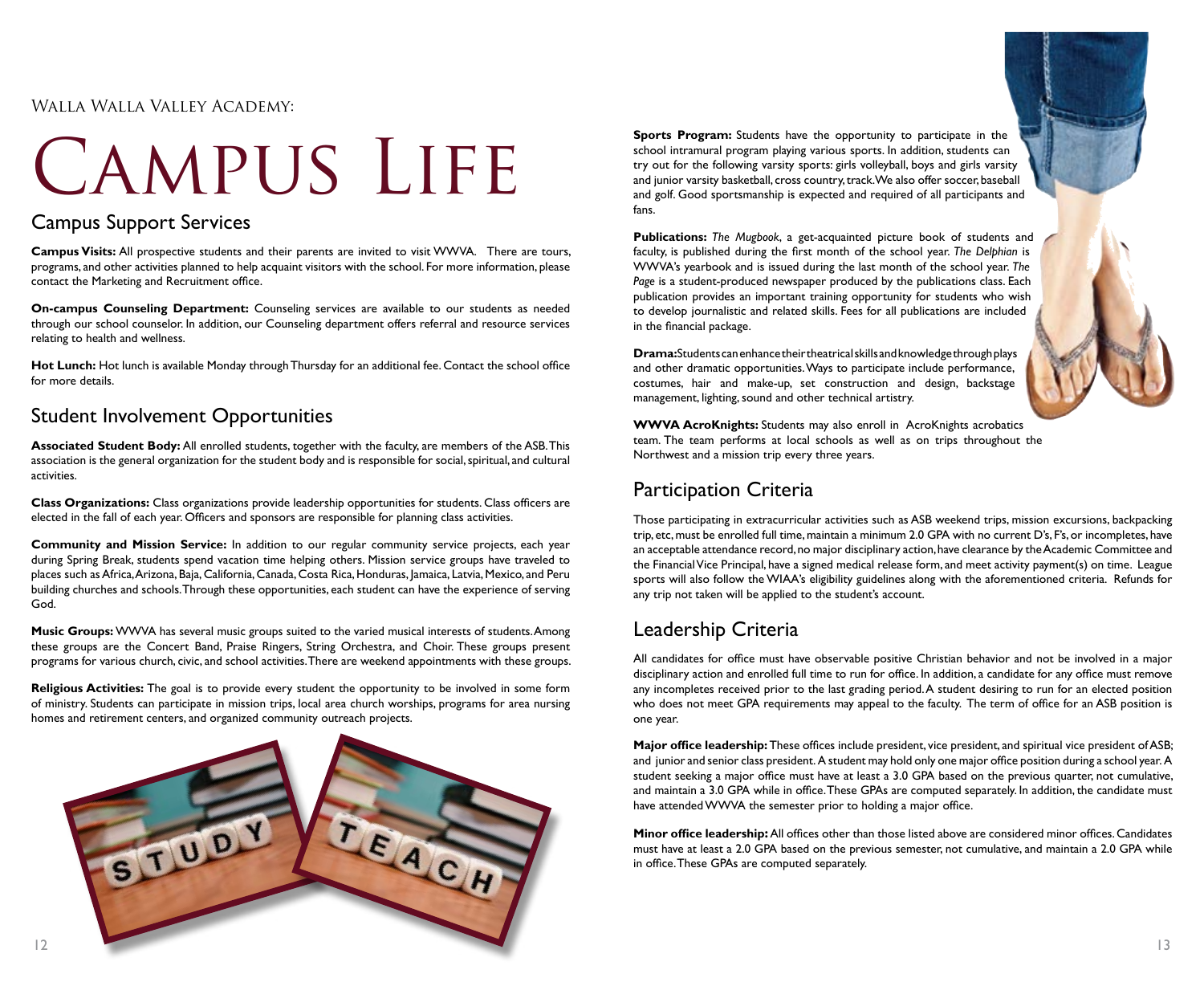# GENERAL POLICY

The following are the procedures and regulations consistent with a Christian secondary school setting. Some are based on Seventh-day Adventist Christian standards. Others are merely "traffic" rules, while still others are based on common courtesy toward fellow human beings. In essence, students are asked to honor God and uphold school standards in whatever they do at all times, on or off campus. Students who behave inappropriately off-campus during non-school hours may be disciplined by the school for such behavior.

This list should not be construed to be all-inclusive, and announcements, written or verbal, may alter or amend what is listed below. It should also be noted that such announcements will carry the same authority as those printed in this bulletin.

**General Standards:** WWVA is a drug-free and weapon-free zone; therefore students are to abstain from the use of alcohol, tobacco, illegal drugs, and to have no weapons (mock or real) on campus or at school activities off-campus. All participants in curricular or extracurricular activities (non-athletic & athletic) are subject to disciplinary action for the use of controlled substances, including the use of steroids and mindaltering substances. A student who possesses, carries or displays a weapon or any object which can be mistaken for a weapon to intimidate or harm another person, shall be subject to discipline. This may include expulsion from school and the involvement of law enforcement as appropriate. State and local laws are to be followed. Students are expected to be honest. Language appropriate in a Christian setting should be used at all times. Possessing pornographic literature or behaving in a manner that degrades oneself or others is not tolerated. Students are encouraged to form positive relationships with others.

**Attendance Policy:** Students are expected to meet their daily appointments on time. For an absence to be excused, a note written by a parent/guardian stating the reason for the absence must be received in the office within two days of the student's return to school. Regular and prompt attendance to classes/other school appointments is expected and is the responsibility of the student and parent/guardian. Excessive absences will be dealt with through the attendance policy.

> **Application Procedures:** Students wishing to attend WWVA, must submit an application. Once accepted, students will begin the enrollment process which includes receipt of transfer grades, health and other paperwork from the student's previous school and financial clearance. All new students will interview with the Principal as part of the enrollment process. Students are not admitted for the final grading period of the school year except under special circumstances. For detailed information, please visit wwva.org/ apply.

**Cars & Parking:** WWVA extends to students the privilege of driving and parking their vehicles on campus. During school hours, students are not to be in or use their vehicles unless given clearance by office personnel. Student vehicles must be registered in the office and parked in designated areas. Cars improperly parked may be towed. Reckless driving on campus may be referred to local law enforcement.

**Chapel:** All students are required to attend chapel and sit in their assigned seats. Books, notes, phones, backpacks, etc., are to be left outside the auditorium.

**Cheating:** Cheating includes but is not limited to...

Copying homework, using notes/electronic devices of any kind during a quiz or exam except with permission of instructor

Communicating with another student through any means during a quiz and/or exam

Copying from another test paper

Claiming papers from another student as one's own

Plagiarizing (using printed material without proper documentation) from any printed or Internet material sources.

Should it be discovered that a student has cheated, there will be a student-teacher consultation, the grade may be reduced, parents may be contacted, and notification will be given to the office. Repeated involvement in such activity will result in a conference with an administrator and parents. It is possible that enrollment in the class may be terminated and no credit given.

**Church Membership:** WWVA is open to young people who want to develop a love for God and service, whether or not they are members of the Seventh-day Adventist church. Students will be expected to respect and uphold the principles and regulations of the school.

**Computers and iPads:** iPads are assigned to each student. In addition, on-campus computers are available for student use. Computers and iPads are subject to all elements of the WWVA computer user agreement as signed by the student during the enrollment process. If conditions of the agreement are violated, disciplinary action will be taken. Personal laptops may be used only for educational purposes at school. Teachers determine when iPads, computers and personal laptops may be used in their classroom.

**Discipline Policy:** Discipline at WWVA is based on Christian rules of conduct. It is designed to create in the student a desire to become self-disciplined and successful. If a student is unwilling to live within the rules governing the school, she or he may be asked to withdraw or be subject to other disciplinary action. Parents will be involved with, and informed of, any disciplinary actions. For more information on discipline, please contact Principal Erik Borges at borger@wwva.org.

**Dress/Uniform Code:** Dress/Uniform Code: The uniform dress code policy has been created to support Walla Walla Valley Academy's commitment to excellence and will be enforced. Graphic Apparel is the one source to purchase approved uniform clothing to be worn during the regular school day. All students must wear an approved and properly logoed polo, V-neck sweater, or dress shirt. The colors for the polo shirts are maroon, black, white, and grey. The V-neck Sweater is maroon and the dress shirts are white. All students must wear uniform-style skirts, shorts, or pants. These may be purchased at a store that sells your size and fit. These are to be either black or khaki. There is an approved plaid skirt for ladies (available at Graphic Apparel). Cold weather attire worn inside the building must be uniform jackets or sweaters. Outerwear that is not uniform approved must be removed and stored inside the student's backpack or locker.

Please remember that not all clothing available is modest for all students. All clothing should fit appropriately. Ladies' leggings or tights must be knee-length or longer and must be worn under all skirts. Leggings or tights are to be opaque (not able to be seen through) and colors are to be black, burgundy, or grey (no designs, patterns, or netting). Shorts are to be no shorter than mid-thigh. Any clothing worn under the uniform shirt must be free of graphics, designs, or logos and be white, black, burgundy, or grey in color. Jackets are not a replacement for a uniform shirt. Sweatshirts with hoods should not be worn inside (including wwva logoed sweatshirts) Uniform shirts must be worn at all times. Hats are not to be worn during the regular school day in the classroom. By state health law, footwear (e.g. shoes, sandals, flip-flops) must be worn at all times. Students must be in uniform to attend classes.

Uniforms are required for PE/Health/Acro classes and are to be worn only for such classes and only in the gymnasium or playing fields. No jewelry is to be worn on the face (lips, nose, eyebrow, etc.) Studs or earrings no more than 1" in length may be worn in the earlobes. Tattoos are not allowed. Hair color is to be kept a natural hair color. Hairstyles must not be faddish or draw undue attention to a student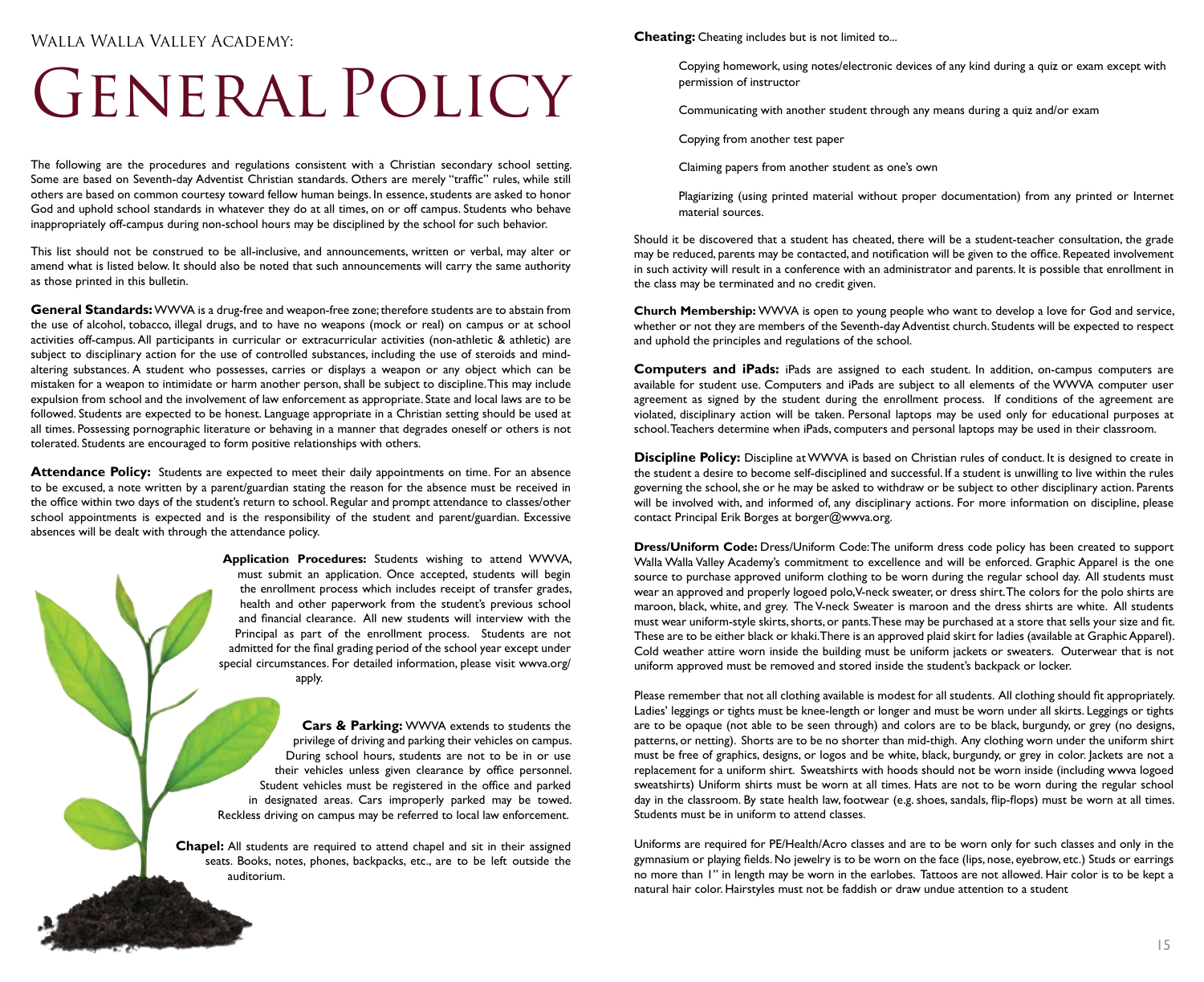Banquet attire will need to meet the Banquet Attire Code as developed by the ASB officers and sponsors and approved by the faculty. Clothes worn for school events outside of the regular school day should reflect Christian values and be appropriate and modest. Logos, graphics, or words that are in any way offensive, that depict violence, drugs, illicit substances, alcoholic beverages, sexually suggestive topics, and musical groups are not acceptable.

Repeated infractions or an unwillingness to comply with directives from a faculty member relative to the Uniform Dress Code will be cause for disciplinary action.

**Eating Areas:** Eating is to be limited to the multi-purpose room, designated classrooms or outside. Students are expected to clean up after themselves.

**Electronic Devices:** Electronic devices such as but not limited to computers, MP3 players, iPods, CD/DVD players, electronic games, laser pointers, or cell phones are not to be used while classes are in session unless given specific permission by a teacher in the classroom. Such items, if used inappropriately and taken by a teacher, will be brought to the office for safe-keeping. An Administrator will return item at an appropriate time depending on circumstance and number of infractions.

**Fire Safety:** In harmony with school safety and state laws, fireworks, firecrackers, candles, matches, cigarette lighters, etc., are not permitted on the school premises. Unauthorized ringing of the school fire alarm constitutes a false alarm and is punishable by the law as a misdemeanor. A minimum fine of \$150 will be imposed upon anyone tampering with the fire alarm system and/or fire extinguishers. Students are expected to follow posted procedures.

**Leaving Campus:** WWVA operates as a closed campus. When students arrive on campus after the school day has started, they are required to go to the office and check in. Students are not to leave campus during their school hours without the permission of office personnel. Juniors and seniors wishing to leave campus during the noon hour or before their school day has ended must have Administrative permission, a signed parental permission slip on file in the office, and be in good academic standing. Freshmen and sophomores may leave campus during the noon hour only with a parent/guardian. Students needing to leave school before their school hours are finished must check with office personnel before doing so.

**Library:** The library houses an increasing number of selected books for study, reference, and reading interest. In addition, there are computers with Online databases for student use. Most books and magazines may be checked out of the library. The library is open during the school day.



**Harassment:** Planning or participating in any action that injures, degrades, or disgraces another person will not be allowed. Hazing, initiating, or embarrassing others are examples of inappropriate behavior. All forms of harassment (sexual, physical, verbal, electronic, etc.) on or off campus is expressly forbidden and will not be tolerated. Students involved in such activity will be disciplined. Harassment by parents/guardians towards students, other parents/guardians, WWVA employees or volunteers will not be tolerated. Parents/guardians who engage in such behavior may be asked to withdraw their student(s) from WWVA.

**Housing:** Since WWVA is a day academy and has no accommodations for boarding students, it is the school policy that students must reside with parent/guardian. Students planning to attend while residing in homes other than those listed above must obtain approval from the administration before full acceptance can be granted. This must be done on a yearly basis. Any change of residence, other than with the immediate family, must receive the approval of the administration.

**Immunizations:** Washington state law requires that no student be admitted to school without written evidence of immunizations, signed by a liscened health care provider.

**Intimidation/Threats:** WWVA is to be a safe environment for all individuals connected with it as well as our guests. Intimidating or threatening remarks or actions towards the WWVA community or property will be promptly addressed. Disciplinary action will be taken.

**Lockers:** Students are expected to maintain their assigned locker. Inappropriate pictures or other items are not allowed inside or outside the locker. Lockers are school property and may be searched by school personnel as deemed necessary and conducted by an administrator. Contraband or the possession of anything which violates school rules, or is hazardous to the safety of the school, will be confiscated by school administrators. A student's personal effects (purse, book bag, coat, etc.) may be searched if suspicion exists that a student is in possession of the types of articles mentioned above. Student cars parked on WWVA property may also be searched if required. A student who refuses a reasonable search may be subject to discipline, remanded to parents' custody or law enforcement personnel if appropriate.

**Music:** Music is expected to meet Christian standards and be played or performed at an appropriate volume. Students should avoid identifying with the lifestyle, clothing, grooming, or language of musical groups who are not Christian by their message or performances.

**Parental Cooperation: Parent/guardian(s) are urged to cooperate with the school in upholding its policies.** We invite parents to be aware of all regulations. A great responsibility rests upon them to carry out the Christian principles upon which the school operates.

**Publications:** Books, pictures, magazines, or posters not in harmony with Christian principles are not to be brought to school or school functions.

**Respect for Property:** Areas of general student use at WWVA are classrooms, multi-purpose room, auditorium, gym, main office, etc. All staff and students' personal property is to be respected. A student will be subject to discipline should she/he be involved in stealing, vandalism, graffiti, etc. or any unauthorized entry of a WWVA building.

**School Telephones:** The school phones are used mainly for business. There is one phone provided for student use. Students will not be called out of class to answer the phone except in cases of emergency. Messages will be delivered.

**Social Behavior:** Displays of affection are not allowed on campus or during school-sponsored activities.

**Sportsmanship:** All students and adults attending WWVA extracurricular activities on/off campus are expected to demonstrate a Christian example of good sportsmanship.

**Staff Authority:** A student is expected to respectfully follow the directions of a staff member or other adult supervisor.

**Visitors:** Non-WWVA students are not eligible to attend classes. Prospective students are welcomed to meet with administrative personnel and tour the building. All visitors must check in and receive clearance from office personnel upon arrival on campus.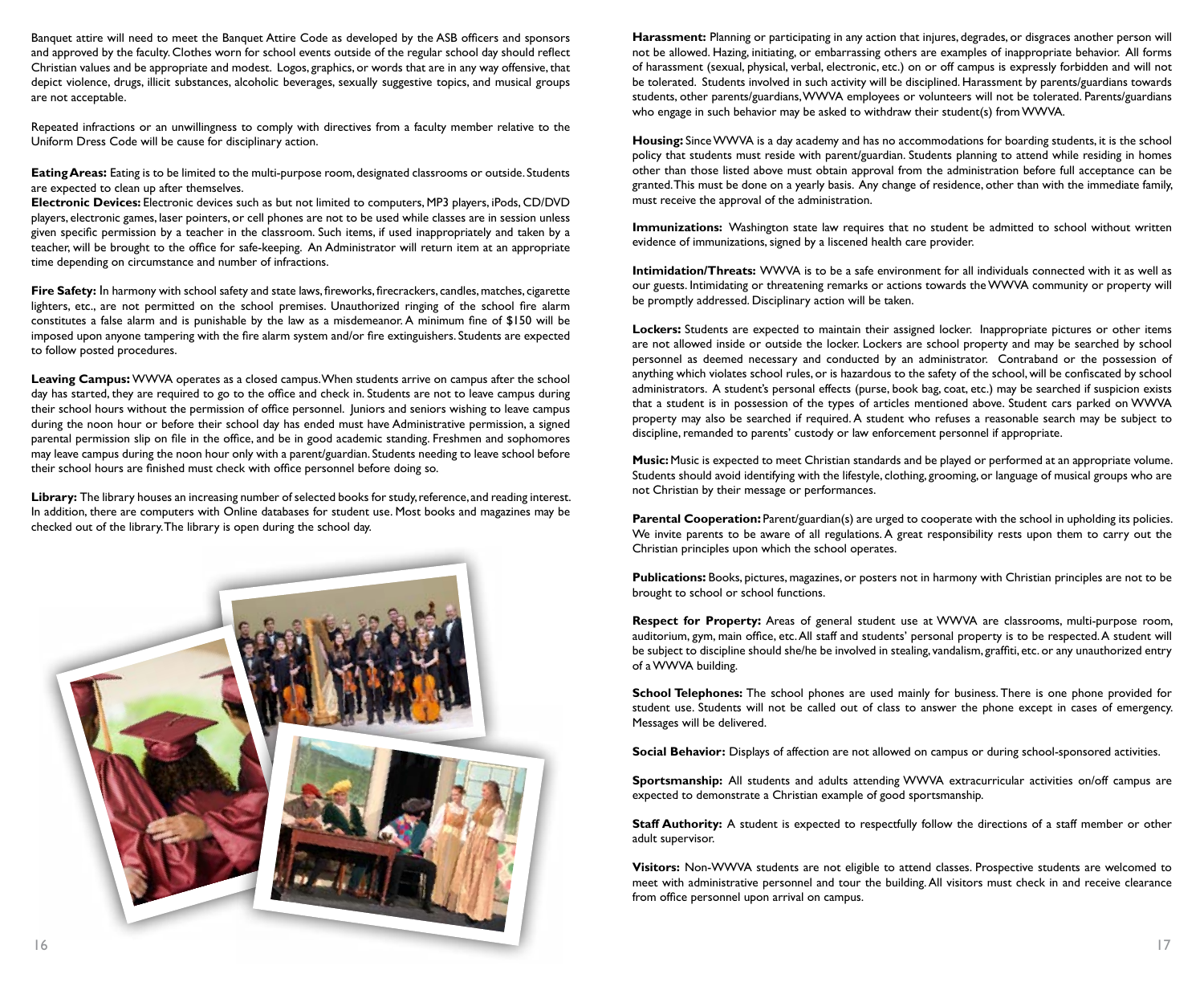#### **Alcohol, Drug, and Tobacco Policy**

#### **I. Philosophy Statement**

Within a Christian educational setting the use of alcohol and drugs should not be found. Problems surrounding alcohol and drug use don't occur in isolation. The ripple effect cannot be denied. For this reason all activities and students connected with Walla Walla Valley Academy (WWVA) are to be alcohol and drug free.

WWVA is a designated drug and alcohol-free environment. Each student is expected to abstain from the use of such substances while enrolled at WWVA. The Board of Trustees and WWVA faculty are committed to helping each student be successful by providing a program of education, prevention, intervention, and support.

#### **II. Guidelines and Procedures**

This policy has been established to provide support and assistance for students affected by their own or someone else's alcohol, drug or tobacco related problems. In addition it is designed to be rehabilitative but also redemptive with the goal of helping young people to live without addictions.

The possession, use, delivery, transfer, or sale of alcoholic beverages or illegal drugs by students while enrolled at WWVA is expressly forbidden.

**First Offense:** Parents and law enforcement personnel will be contacted upon verification of such violation. The student will be suspended for a minimum of 5 school days and be ineligible to participate in all extracurricular activities for a period of time to be determined by the administrative council.

The student and family agree to a drug and alcohol assessment provided by an approved drug/alcohol agency in the area and conducted by a certified drug/alcohol abuse counselor, and will follow any resulting recommendations. Such assessment will be done within a time frame approved by the administrative council and any costs incurred for the assessment will be the parents' responsibility.

A student determined by the administrative council to present a risk to him/herself or others may be removed from the school.

**Second Offense:** Parents and law enforcement personnel will be contacted upon verification of the violation. The student will be placed on indefinite suspension and remain so until a meeting can be arranged with the family and faculty. Whether or not the student is asked to withdraw from school will depend partially on the student and family, who once again agree to a drug and alcohol assessment and the following of the agency's recommendations. Conditions relative to the time frame and costs will be the same as for the first offense.

**Third Offense:** The student will be asked to withdraw from attendance at WWVA.

1. All staff members are expected to refer to the principal:

- a. A student who exhibits a pattern of unacceptable school performance
- b. A student they witness in violation of Section 1
- c. A student manifesting signs, symptoms, or indications of an alcohol or drug-related problem
- d. A student whose self-disclosed alcohol/drug-related behavior places them or others at risk or in imminent danger.

It is understood that referral of a student to the principal does not indicate allegation that a student does have an alcohol or drug-related problem.

2. A student self-referral or referral by parents to the principal or a staff member will be handled sensitively and responsibly. Should an initial screening prove negative and no appreciable personal or performance problem is indicated no further action will be taken. The student who is referred in this manner and is making satisfactory progress shall not be liable to disciplinary action unless the disclosed behavior had already been witnessed under Section 1. It is also understood that lack of satisfactory progress will be a basis for disciplinary action. "Satisfactory progress" will be determined by the administrative council and/or the faculty.

- 3. Should a screening indicate the need for referral, such referral may be made to:
	- a. An approved alcohol/drug abuse community agency for professional assessment
	- b. A chemical dependency treatment on an in-or-out-patient basis
	- c. A community service such as Alateen, Alcoholics Anonymous, Narcotics Anonymous, etc.

4. When either the parent(s) or student do not cooperate in following the needed recommendations, the student's status in school will be re-evaluated, taking into account the nature of the problem, the interests of the student and the health, safety and rights of other students and staff.

5. Walla Walla Valley Academy considers chemical dependency to be a chronic, progressive illness which may be fatal if left untreated. Therefore, refusal of parents to seek treatment for a chemically dependent child under the age of 18 will be reported to the Department of Social Service as suspected child abuse or neglect.

6. A student's successful participation in a treatment program will not become part of the student's permanent record or cumulative folder. Diagnostic labels or pejorative words are not to appear in documents or conversations by any staff member when dealing with a third party about a student.

7. The appropriate use of prescription medications by the student for whom they are prescribed will not be construed as a violation of this policy.

8. Staff members will be protected from personal liability to the extent that they act in good faith, in accordance with this policy and other voted policies approved by the Board of Trustees.

#### **III. Tobacco/Vaping Product Policy**

The use, possession or transmission of tobacco/vaping products by a WWVA student is expressly forbidden. Violations will be reported to the respective parents and the student will be subject to disciplinary action that may include any or all of the following: ·

- a) student & parent conference with school personnel
- b) professional evaluation
- c) participation in a tobacco cessation program
- d) suspension from school
- e) being asked to withdraw from school
- f) other action as determined by school personnel